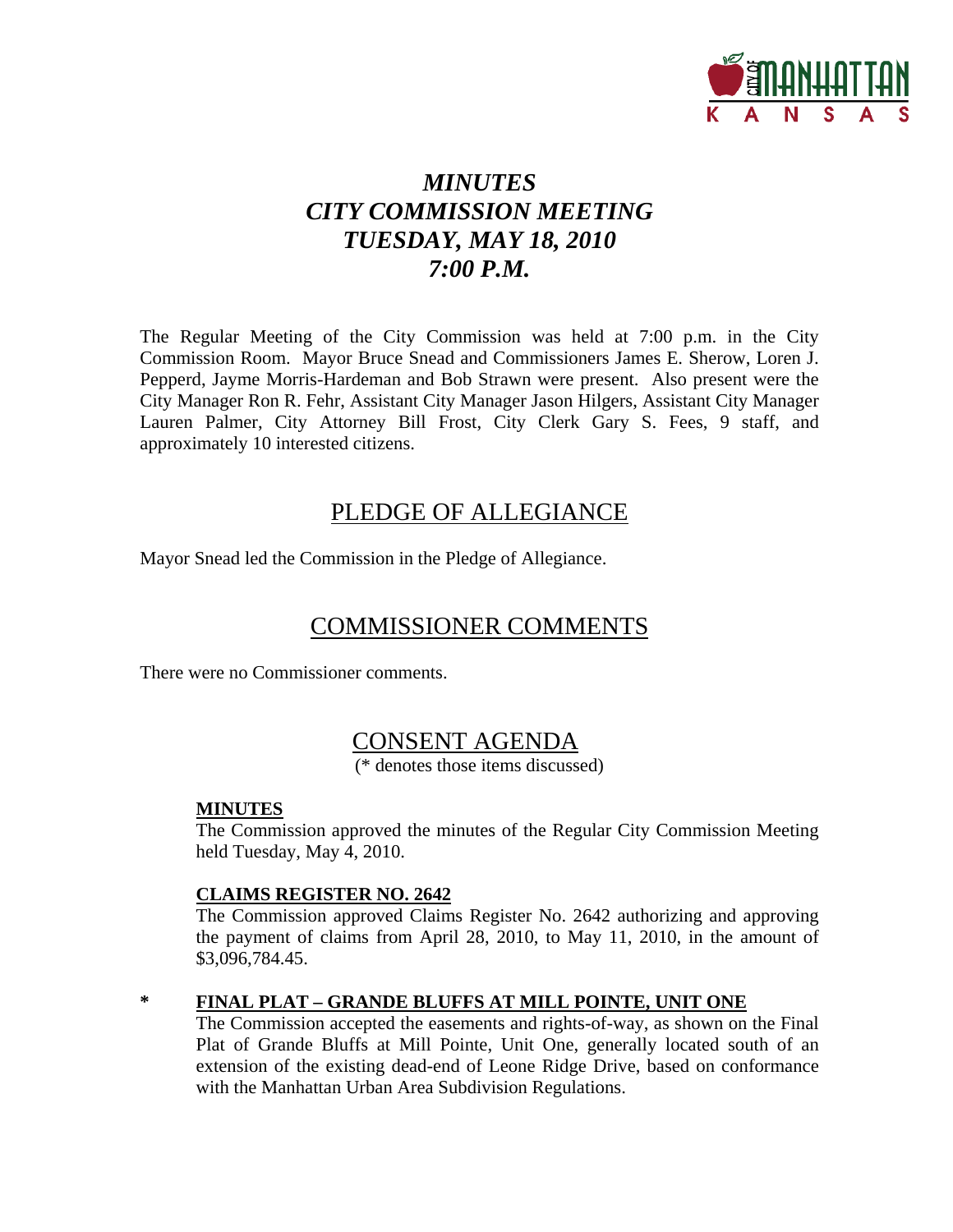# CONSENT AGENDA (*CONTINUED*)

# **\* RESTRICTIVE COVENANT – GRANDE BLUFFS AT MILL POINTE, UNIT ONE**

The Commission authorized the Mayor and City Clerk to execute the Agreement regarding provision of in-home fire sprinklers in exchange for allowing one means of access.

#### **\* ORDINANCE NO. 6827 – ISSUE – GENERAL OBLIGATION BOND SERIES 2010-A**

Ron Fehr, City Manager, provided an update on the bond sale, bond ratings, and presented an overview on the item.

The Commission approved Ordinance No. 6827 issuing \$6,700,000.00 in general obligation bonds (Series 2010-A) to finance 14 special assessment projects (*Lee Mill Heights Addition, Unit Four, Phase One – Storm Drainage (SM0703); Sanitary Sewer (SS0705); and Water (WA0706); Northwing Addition, Unit One – Storm Drainage (SM0808); Sanitary Sewer (SS0811); Street (ST0818); and Water (WA0807); Silo Townhomes – Storm Drainage (SM0805); Sanitary Sewer (SS0803); Street (ST0808); and Water (WA0802); and Gary Avenue, Treesmill Circle and Treesmill Drive (Effingham) Drainage, Phase Two – Storm Drainage (SM0807))* and 4 capital improvement projects (*City Park Pavilion (CPX04P; Wildcat Creek Lift Station, Phase I (SP0905); Konza Sanitary Sewer Extension (SS1002; and 2007 New and Parallel Water Lines (WA0703))*.

#### **RESOLUTION NO. 051810-B – DELIVERY –GENERAL OBLIGATION BOND SERIES 2010-A**

The Commission approved Resolution No. 051810-B authorizing delivery of the Series 2010-A bonds to the low bidder, UBS Financial Services, Inc., of New York, New York.

# **RESOLUTION NO. 051810-A – ISSUE – TEMPORARY NOTE SERIES NO. 2010-02**

The Commission approved accepting the best bid for selling the notes to UMB Bank, n.a., of Kansas City, Missouri, and approved Resolution No. 051810-A issuing Temporary Note Series No. 2010-02 in the amount of \$1,610,000.00 to finance the two (2) projects to be debt financed: *Lee Mill Heights Addition, Unit 4 Phase 1, Street Improvements (ST0710) (City-at-Large) and Lowery Settlement (RM1001).*

# **\* NEGOTIATE AGREEMENT – ENGINEERING SERVICES – WILDCAT SEWER BASIN MODELING (SS1007)**

Item was removed from the agenda at the request of City Administration.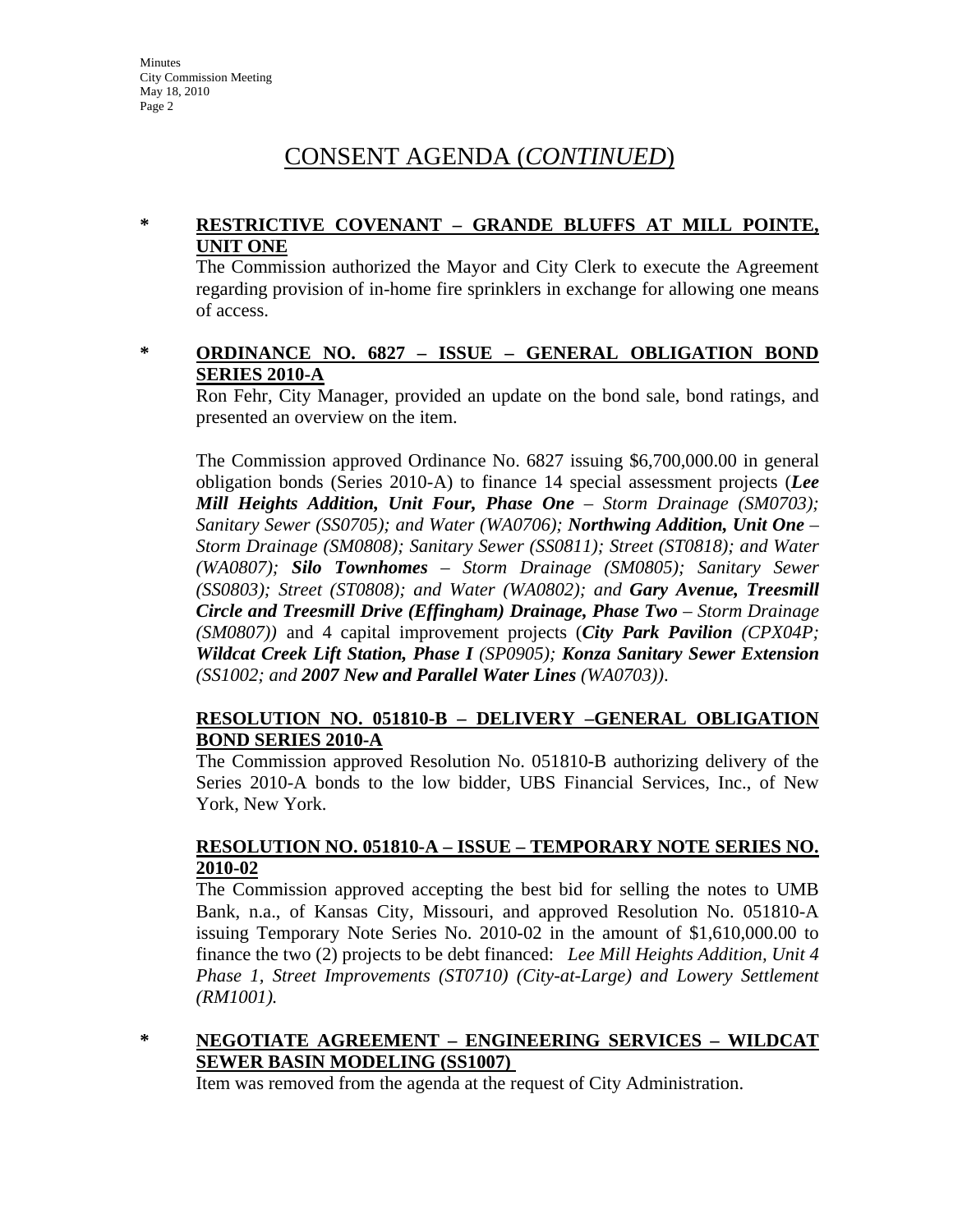**Minutes** City Commission Meeting May 18, 2010 Page 3

# CONSENT AGENDA (*CONTINUED*)

#### **NEGOTIATE AGREEMENT – ENGINEERING SERVICES – WATER SYSTEM MODELING AND IMPROVEMENTS (WA1005)**

The Commission accepted the recommendation of the Selection Committee and authorized City Administration to negotiate an agreement for Engineering Services with Bartlett and West and SMH, of Manhattan, Kansas, for Water System Modeling and Water System Improvement recommendations (WA1005).

### **\* AWARD CONTRACT – K-STATE CENTER FOR CHILD DEVELOPMENT PLAYGROUNDS (SP1007)**

Mayor Snead provided background information on the item and responded to questions on the selection process.

Lauren Palmer, Assistant City Manager, provided additional information on the item and responded to questions from the Commission on the process and results of the bids.

Karen Davis, Director of Community Development, provided additional information on the construction contract.

The Commission accepted the Engineer's Estimate in the amount of \$240,000.00 and awarded a construction contract to First Construction, LLC, of Lawrence, Kansas, in the amount of \$207,534.00 for the K-State Center for Child Development Playgrounds (SP1007) (Grant DR 2010-040).

# **CHANGE ORDER NO. 4-FINAL – 2007 NEW AND PARALLEL WATER LINES, PHASE 1 (WA0703)**

The Commission approved Change Order No. 4-Final for 2007 New and Parallel Water Lines, Phase I (WA0703), resulting in a net increase in the amount of \$40,709.00 (+7.8%) to the contract with Larson Construction, of Manhattan, Kansas.

# **\* CHANGE ORDER NO. 2 – 402 BLUEMONT AVENUE FOUNDATION (SP0907)**

Ron Fehr, City Manager, responded to questions from the Commission regarding the house at 402 Bluemont Avenue.

Jason Hilgers, Assistant City Manager, informed the Commission that this item is associated with the roundabout construction project at Fourth Street and Bluemont Avenue. He then responded to questions from the Commission regarding the City's asset and potential uses of the building.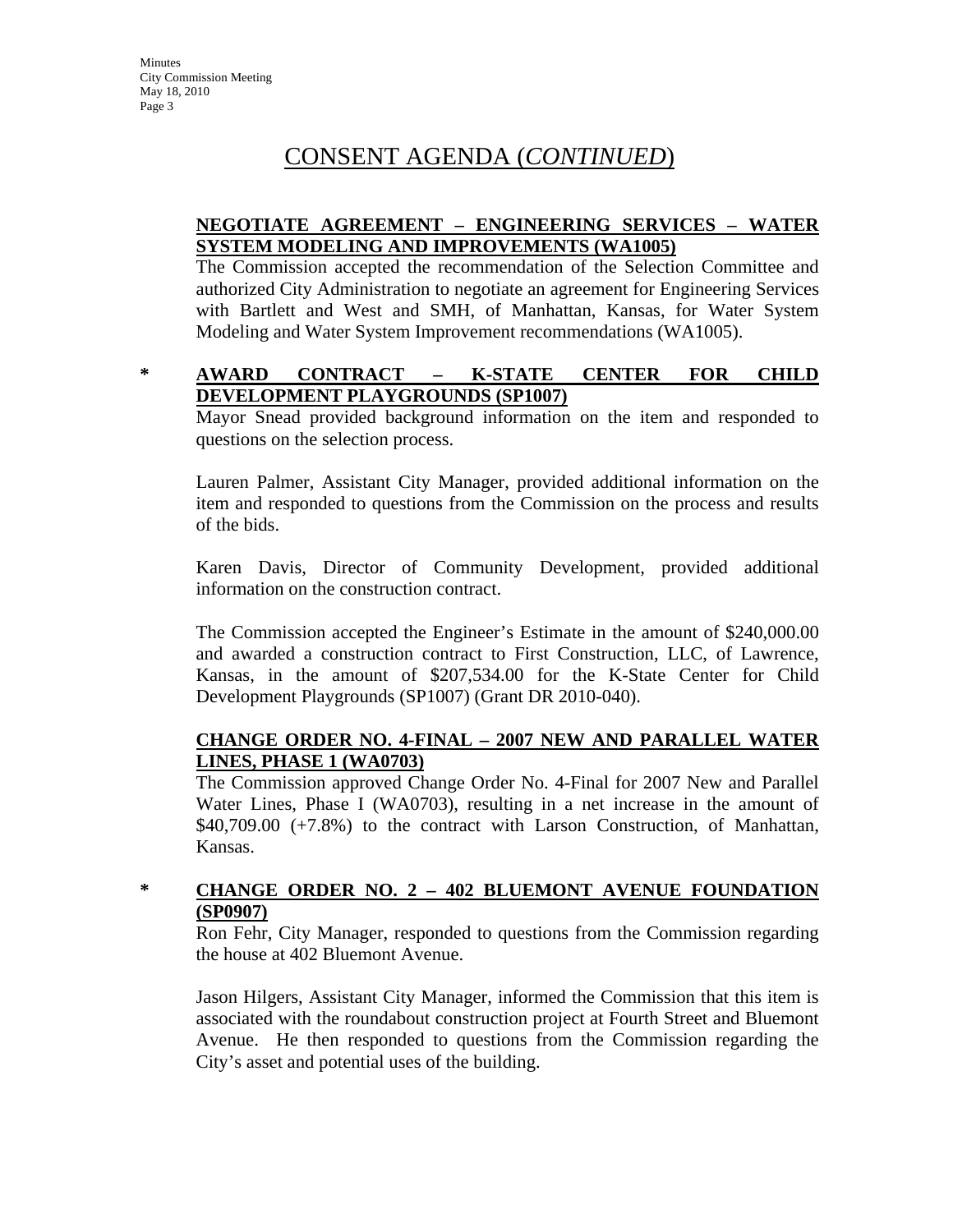# CONSENT AGENDA (*CONTINUED*)

# **\* CHANGE ORDER NO. 2 – 402 BLUEMONT AVENUE FOUNDATION (SP0907)** *(CONTINUED)*

The Commission approved Change Order No. 2 for the foundation reestablishment at 402 Bluemont Avenue (SP0907), resulting in a net increase in the amount of \$19,574.56 (+30.9%) to the contract with R.M. Baril, General Contractor, of Manhattan, Kansas.

# **\* FINAL DESIGNS – CICO POOL RENOVATION (CP0902) AND NORTHVIEW POOL REPLACEMENT (CP0903)**

Curt Loupe, Director of Parks and Recreation, responded to questions from the Commission regarding the CiCo Pool renovation and Northview Pool replacements projects and core concrete samples.

Ron Fehr, City Manager, provided additional clarification on the item.

The Commission approved the final designs for CiCo Pool renovation (CP0902) and Northview Pool replacement (CP0903) and directed Water's Edge Aquatics to proceed with construction drawings and documents for bidding.

# **\* AMENDMENT NO. 3 – PROFESSIONAL SERVICES – FORT RILEY BOULEVARD STREETSCAPE (3RD STREET TO 4TH STREET) (ST1011)**

The Commission authorized the Mayor and City Clerk to execute Professional Services Contract Amendment No. 3 with HWS Consulting Group, of Manhattan, Kansas, for the South Redevelopment area providing for streetscape design along Fort Riley Boulevard from the  $4^{th}$  Street to  $3^{rd}$  Street (ST1011).

# **BOARD APPOINTMENTS**

The Commission approved appointments by Mayor Snead to various boards and committees of the City.

#### *Airport Advisory Board*

Re-appointment of Dick Hayter, 1920 Grandview Drive, to a three-year term. Mr. Hayter's term will begin June 27, 2010, and will expire on June 26, 2013.

#### *Joint Corrections Advisory Board*

Re-appointment of Brandi Griggs, 1346 Sunflower Road, to a three-year Juvenile term. Ms. Griggs' term will begin July 1, 2010, and will expire on June 30, 2013.

#### *Library Board*

Appointment of Tiffany Powell, 3112 Heritage Court, to a four-year term. Ms. Powell's term begins immediately and will expire on April 30, 2014.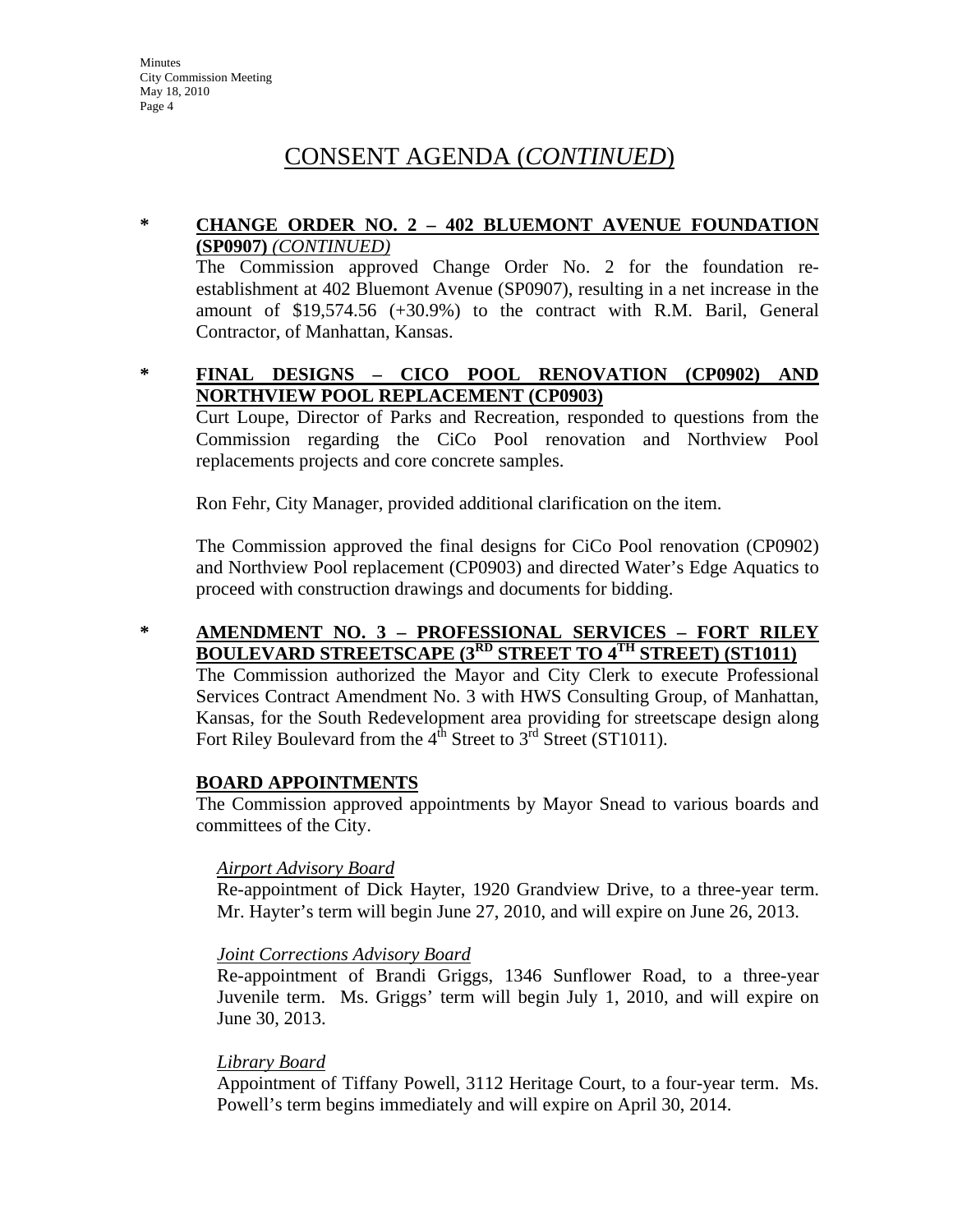# CONSENT AGENDA (*CONTINUED*)

#### **BOARD APPOINTMENTS** *(CONTINUED)*

#### *Library Board (CONTINUED)*

Appointment of Karen Roberts, 2015 Pierre Street, to a four-year term. Ms. Robert's term begins immediately and will expire on April 30, 2014.

#### *Neighborhood Grant Review Committee*

Appointment of Donna Ekart, 411 Edgerton Avenue, to a one-year term. Ms. Ekart's term begins immediately and will expire on December 31, 2010.

Appointment of George Ham, 1028 Brianna Court, to a one-year term. Mr. Ham's term begins immediately and will expire on December 31, 2010.

Appointment of Chuck Jackson, 1917 Humboldt Street, to a one-year term. Mr. Jackson's term begins immediately and will expire on December 31, 2010.

Re-appointment of Carl Wilson, 2855 Kelly Drive, to a one-year term. Mr. Wilson's term begins immediately and will expire on December 31, 2010.

#### *Parks and Recreation Advisory Board*

Re-appointment of Linda Teener, 1900 Judson Street, to a four-year term. Ms. Teener's term will begin July 1, 2010, and will expire on June 30, 2014.

#### *Social Services Advisory Board*

Re-appointment of Larry Brockson, 2704 Candlewood Drive, to a three-year term. Mr. Brockson's term will begin July 1, 2010, and will expire on June 30, 2013.

Re-appointment of Debora Madsen, 1903 Tulip Terrace, to a three-year term. Ms. Madsen's term will begin July 1, 2010, and will expire on June 30, 2013.

Re-appointment of Sue Mountford, 3425 Gary Avenue, to a three-year term. Ms. Mountford's term will begin July 1, 2010, and will expire on June 30, 2013.

#### *Special Alcohol Funds Advisory Committee*

Re-appointment of Elaine Johannes, 2500 Nutmeg, to a three-year term. Ms. Johannes' term will begin July 1, 2010, and will expire on June 30, 2013.

After discussion, Commissioner Sherow moved to approve the consent agenda as read and amended. Commissioner Morris-Hardeman seconded the motion. On a roll call vote, motion carried 5-0, with the exception of Item C-FINAL PLAT/RESTRICTIVE COVENANT – GRANDE BLUFFS AT MILL POINTE, UNIT ONE, which carried 4-1, with Commissioner Pepperd voting against the item.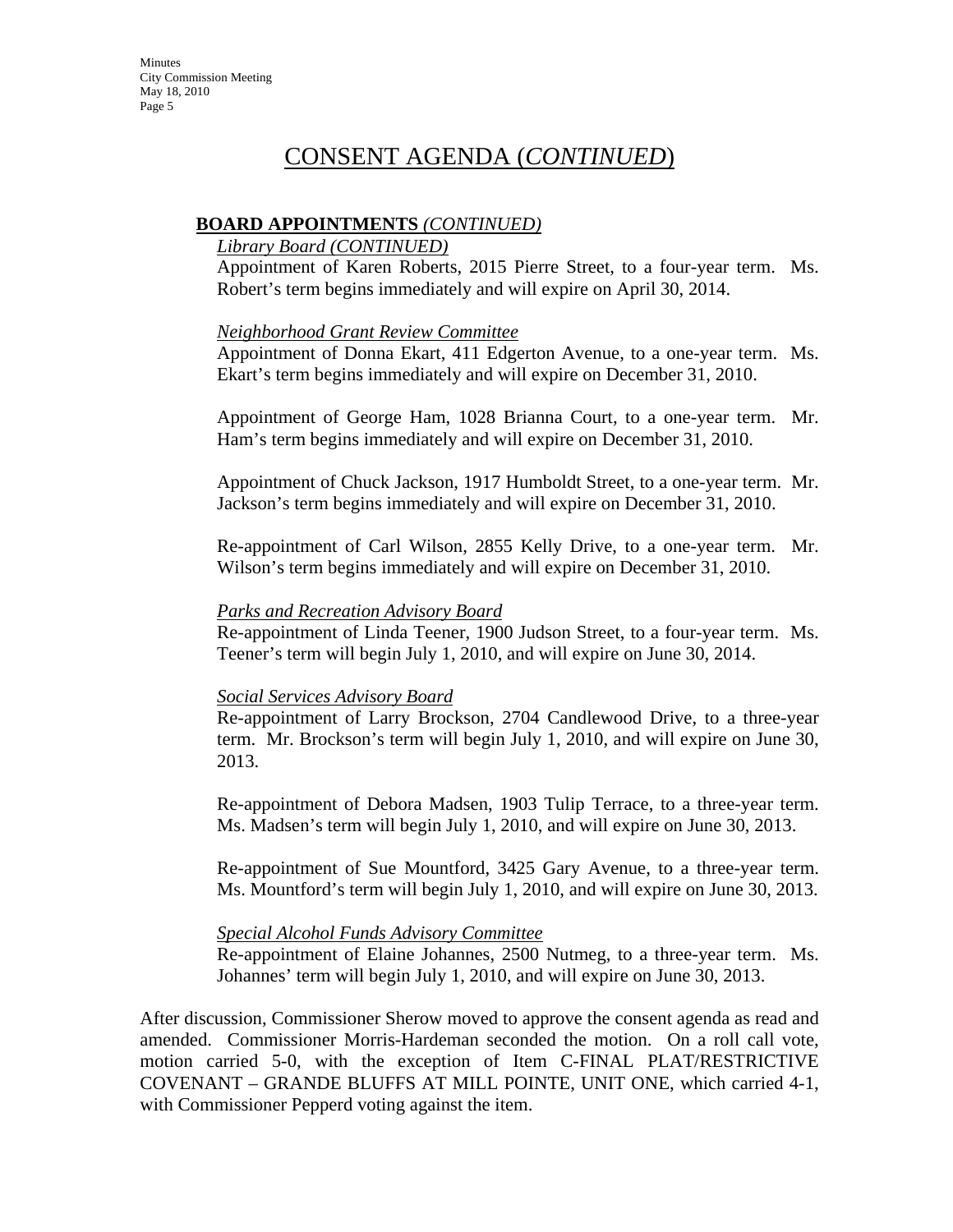# GENERAL AGENDA

### **FIRST READING – AMEND - ARTICLE X, FLOOD PLAIN REGULATIONS**

Eric Cattell, Assistant Director for Planning, presented the item. He then responded to questions from the Commission regarding the flood plain map amendments.

After discussion, Commissioner Strawn moved to approve first reading of an ordinance amending Article X, Flood Plain Regulations of the Manhattan Zoning Regulations, as proposed, based on the findings in the Staff Memorandum *(See Attachment No. 1)*. Commissioner Sherow seconded the motion. On a roll call vote, motion carried 5-0.

#### **AWARD CONTRACT - WATER TREATMENT PLANT AND WELLFIELD IMPROVEMENTS (WA0611); AMEND -ENGINEERING SERVICES AGREEMENT**

Dale Houdeshell, Director of Public Works, presented the item. He then responded to questions from the Commission regarding the bidding process, financing of the project, and water rates.

After discussion, Commissioner Sherow moved to accept the Engineer's Estimate in the amount of \$17,800,000.00; award a contract in the amount of \$15,773,000.00 for its base bid and bid alternates 1, 2, 4 and 5 *(See Attachment No. 2)*, subject to KDHE approval, to Grimm Construction, of Gardner, Kansas, and amend the agreement with Carollo Engineers, of Overland Park, Kansas, for additional engineering services in the additional amount of \$379,864.00 for the Water Treatment Plant and Wellfield Improvement (WA0611). Commissioner Pepperd seconded the motion. On a roll call vote, motion carried 5-0.

#### **FACILITIES CONSERVATION IMPROVEMENT PROGRAM: INVESTMENT GRADE AUDIT**

Brian Williams, Assistant to the City Manager, presented the item and responded to questions from the Commission.

Bernie Hayen, Director of Finance, provided additional information on the item. He then responded to questions from the Commission on water meter testing and analysis to be completed.

Brian Williams, Assistant to the City Manager, provided additional information on the projects identified and associated costs. He then responded to questions from the Commission regarding the Investment Grade Audit Agreement with Trane and verification process for expected savings.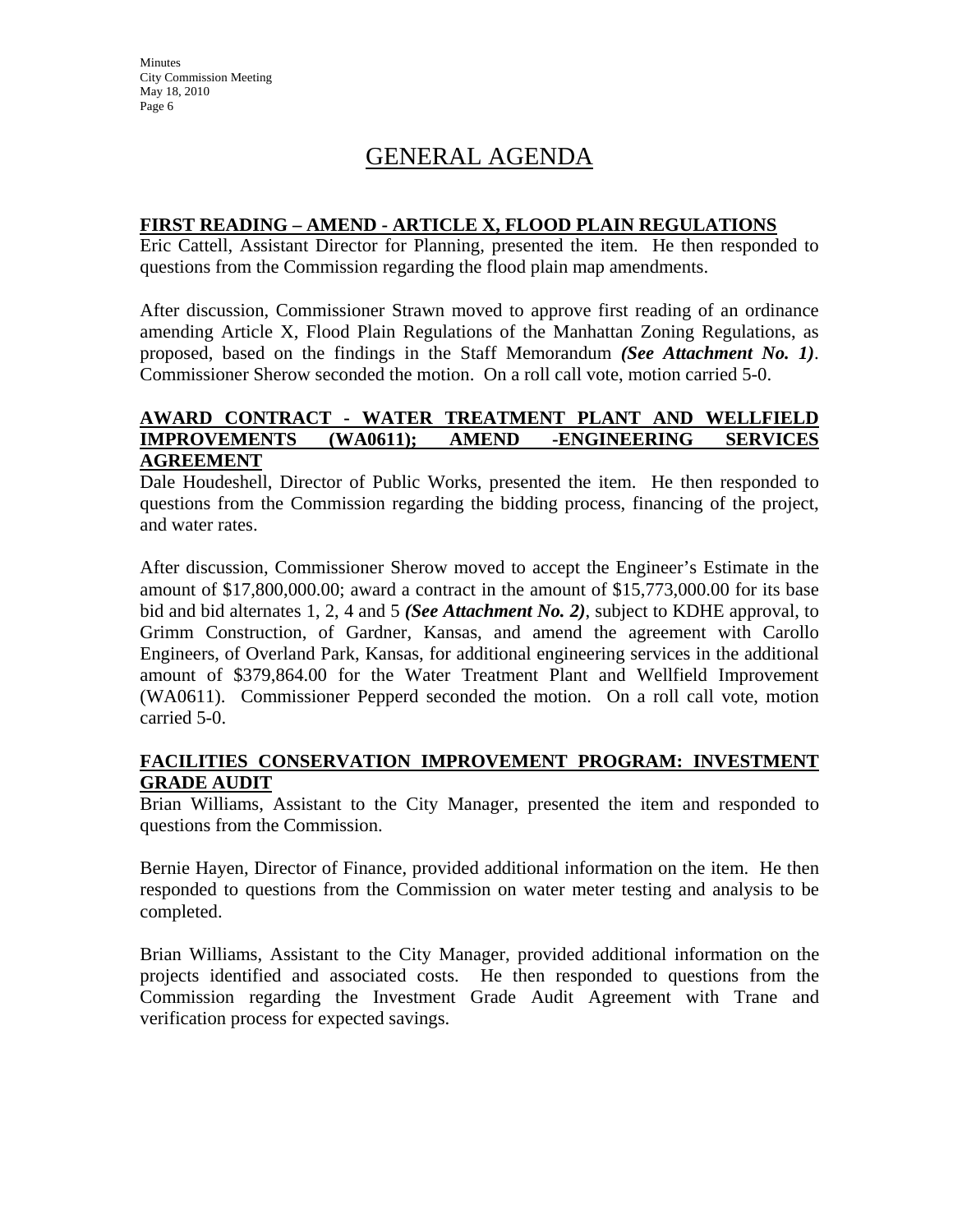# GENERAL AGENDA (CONTINUED)

#### **FACILITIES CONSERVATION IMPROVEMENT PROGRAM: INVESTMENT GRADE AUDIT (CONTINUED)**

Chad Remboldt, Comprehensive Solutions Consultant, Trane Commercial Systems, presented the process between Trane and members of City Staff. He then provided an overview of the project time frame and responded to questions from the Commission.

Ron Fehr, City Manager, provided additional information on the item and responded to questions from the Commission.

Chad Remboldt, Comprehensive Solutions Consultant, Trane Commercial Systems, provided additional information on the State of Kansas Master Contract and associated terms and fees established.

Bill Frost, City Attorney, responded to questions from the Commission regarding the contract.

Chad Remboldt, Comprehensive Solutions Consultant, Trane Commercial Systems, responded to questions from the Commission and stated that his firm is part of Trane corporate.

Ron Fehr, City Manager, responded to questions from the Commission regarding budget considerations and the engineering analysis that will be conducted by Trane.

Brian Williams, Assistant to the City Manager, provided additional information on the item and stated that Trane will provide the expertise that the City does not have.

Chad Remboldt, Comprehensive Solutions Consultant, Trane Commercial Systems, informed the Commission that he looked forward to working with the City on this project.

After discussion, Commissioner Morris-Hardeman moved to authorize the Mayor and City Clerk to execute the Investment Grade Audit Agreement with Trane, of Lenexa, Kansas. Commissioner Sherow seconded the motion. On a roll call vote, motion carried 5-0.

#### **ADJOURNMENT**

At 8:35 p.m., the Commission adjourned.

MMC, City Clerk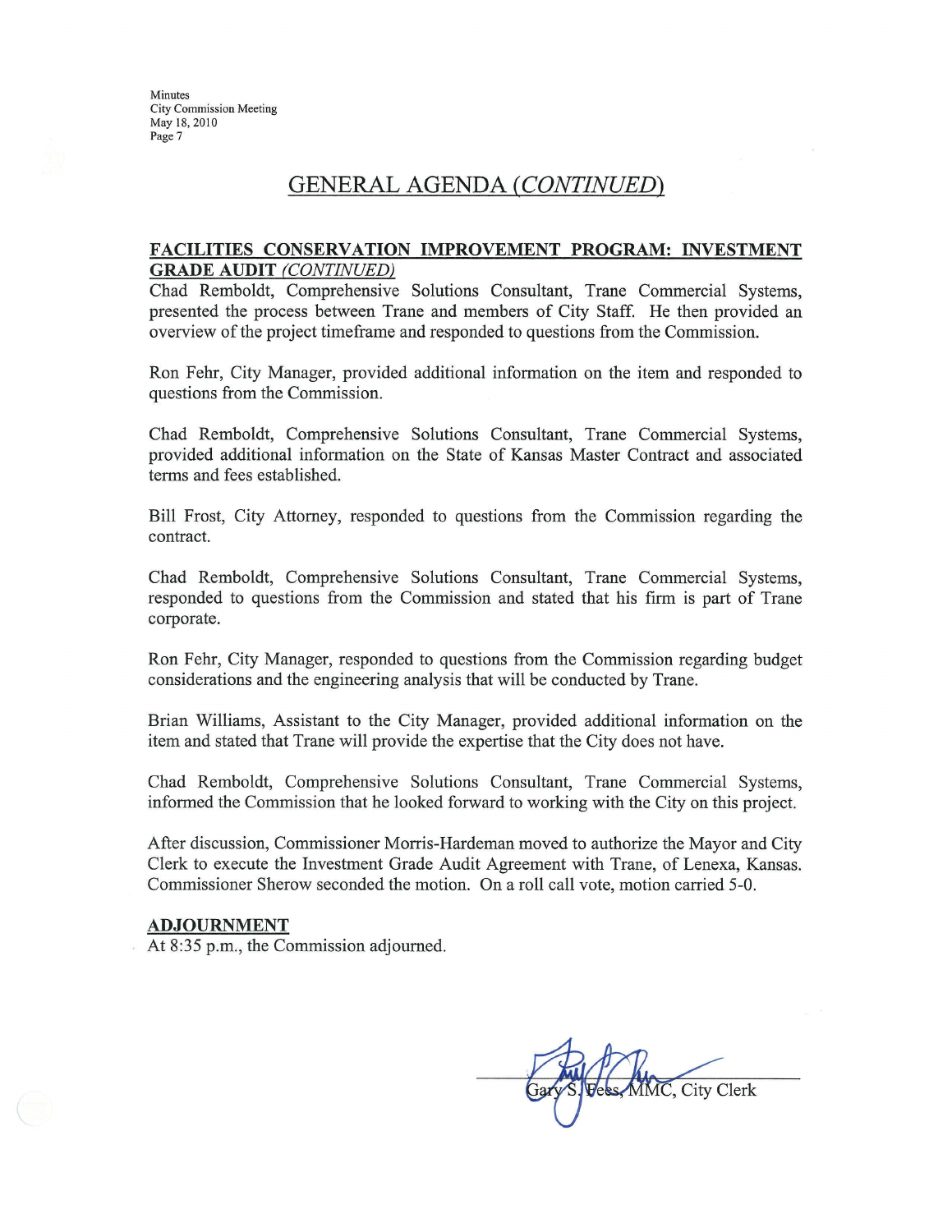

# INTER-OFFICE MEMORANDUM

| DATE:                | <b>April 27, 2010</b>                                                                          |
|----------------------|------------------------------------------------------------------------------------------------|
| TO:                  | <b>Manhattan Urban Area Planning Board</b>                                                     |
| <b>MEETING DATE:</b> | May 3, 2010                                                                                    |
| <b>FROM:</b>         | Chad Bunger, AICP, CFM, Planner II                                                             |
| RE:                  | Amendment to Article X, Flood Plain Regulations, of the<br><b>Manhattan Zoning Regulations</b> |

#### **BACKGROUND**

The City of Manhattan began participating in the National Flood Insurance Program (NFIP), in 1981. In 1984, the Federal Emergency Management Agency (FEMA) prepared a Flood Insurance Study (FIS) and Flood Insurance Rate Maps (FIRMs) for Riley County and the incorporated cities, including the City of Manhattan. In 1984, the City of Manhattan adopted Flood Plain Regulations that incorporated the FIS and applicable FIRM panel. Article X, Flood Plain Regulations of the Manhattan Zoning Regulations has been amended several times since 1984 to reflect changes in the FIS and/or FIRMs, or to address changes in the requirements from FEMA. A Restudy of all the City's flood plains resulted in new FIRM panels, FIS, and amended Flood Plain Regulations, effective November 19, 2003. After November 2003, FEMA modified several FIRM panels. Revised FIRM, FIS, and amended Flood Plain Regulations were adopted, effective, February 3, 2005.

By participating in the NFIP and adopting FEMA approved Flood Plain Regulations, the community is eligible for flood insurance and disaster assistance. By not participating in the NFIP, property owners with structures in the 1% Annual Chance Flood Plain (commonly referred to as the 100-year flood plain) would not be able to receive federal financial assistance, such as federally backed mortgages or be able to receive federally subsidized flood insurance.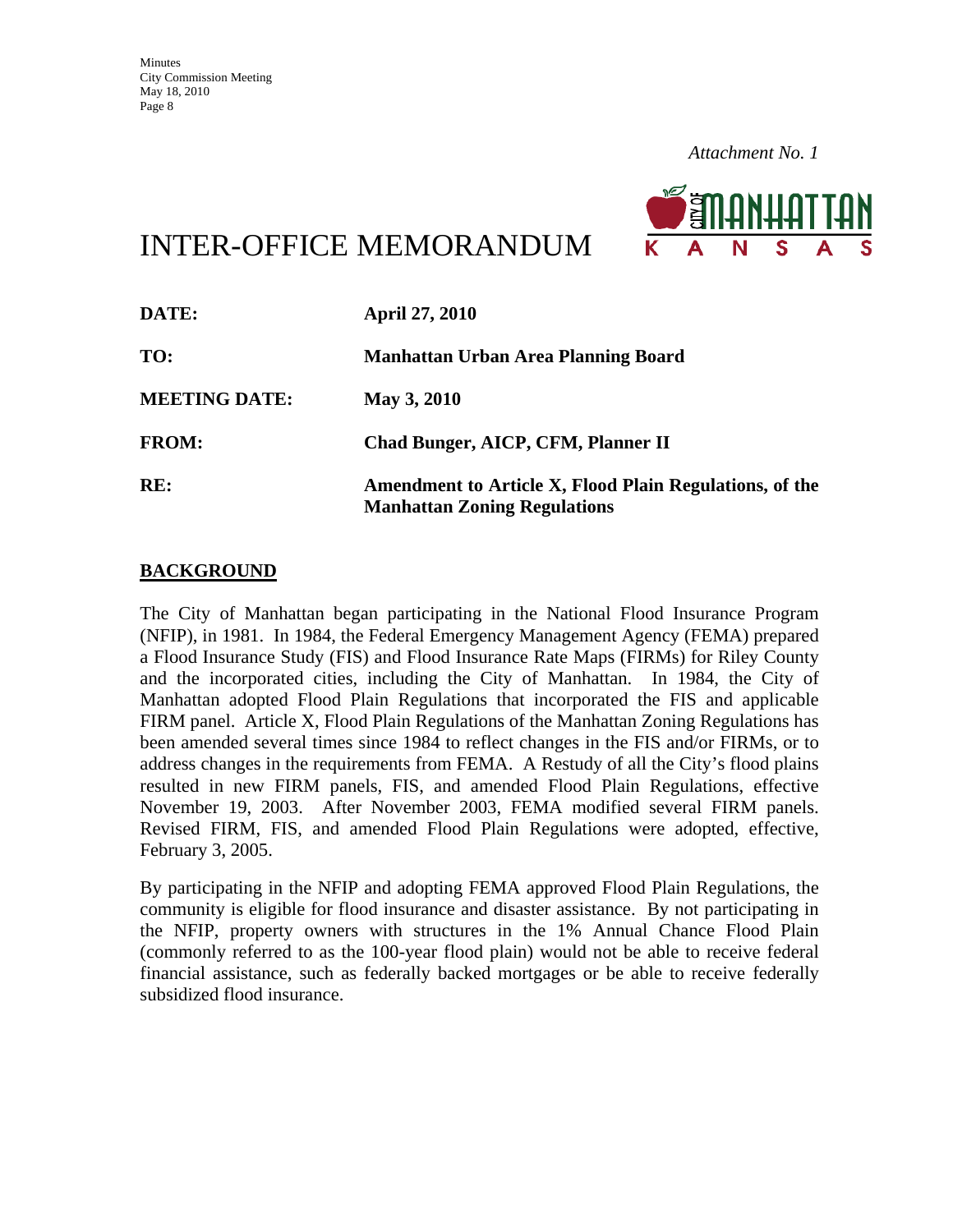**Minutes** City Commission Meeting May 18, 2010 Page 9

Recently, FEMA and the Kansas Department of Agriculture, Division of Water Resources (DWR) completed an update of the FIS and six (6) FIRM panels in Riley County through the FEMA Map Modernization study. Four (4) of the six (6) new FIRM panels are within the jurisdiction of the City. The areas of the City affected by the new FIRMs are generally located east of Tuttle Creek Boulevard in the Blue River Valley between Marlatt Avenue and the industrial park area. One FIRM panel is in the Tattarx Hills area.

# **New FIRM Panels**

In 2007-2008, FEMA and DWR initiated the Map Modernization study for areas of Riley County and Pottawatomie County along the Blue River. The Map Modernization study is a nationwide project conducted by FEMA, state agencies and contracting engineering firms to produce digital floodplain maps that will eventually create seamless, nationwide flood data. These new maps are more accurate than the previous paper maps and will reduce cost and time for future updates. The Map Modernization study for the portion of the City of Manhattan, Riley County and Pottawatomie County re-delineated the effective models found in the FIS by incorporating new and more accurate topography. Using the current information found in the FIS, new maps were created that used more accurate topographic data and included new streets and city boundaries. The only changes on the new maps are the boundaries of the 1% and 0.2% Annual Chance Flood Plains (the 0.2% Annual Chance Flood is commonly known as the 500 year flood), which were altered to reflect the more accurate topographic data. The result is changes to the boundaries of the 1% and 0.2% Annual Chance Flood Plains in the study area. Some areas of the study show significant changes to the new mapped flood plains when compared to the current FIRMs. The new FIS and FIRM panels will become effective on July 6, 2010.

# **Proposed Changes to Article X, Flood Plain Regulations**

By participating in the NFIP, communities are required to adopt Flood Plain Regulations that meet the minimum standards of the NFIP's Regulations. With the new FIS and FIRM panels being issued by FEMA, the City of Manhattan is required to update Article X, Flood Plain Regulations, to reflect the new information. FEMA and DWR have prepared Model Flood Plain Regulations that ensures the minimum standards of the NFIP are met. In general, communities adopt these model regulations and may modify them to fit local needs, but cannot be less restrictive than the minimum FEMA and DWR standards. The regulations ensure that construction conforms to minimum design standards to protect life and property. The FIS and FIRM panels are adopted, by reference in the Flood Plain Regulations. The panels identify the Floodway and those areas of the City that are affected by the 1% Annual Chance Flood Plain.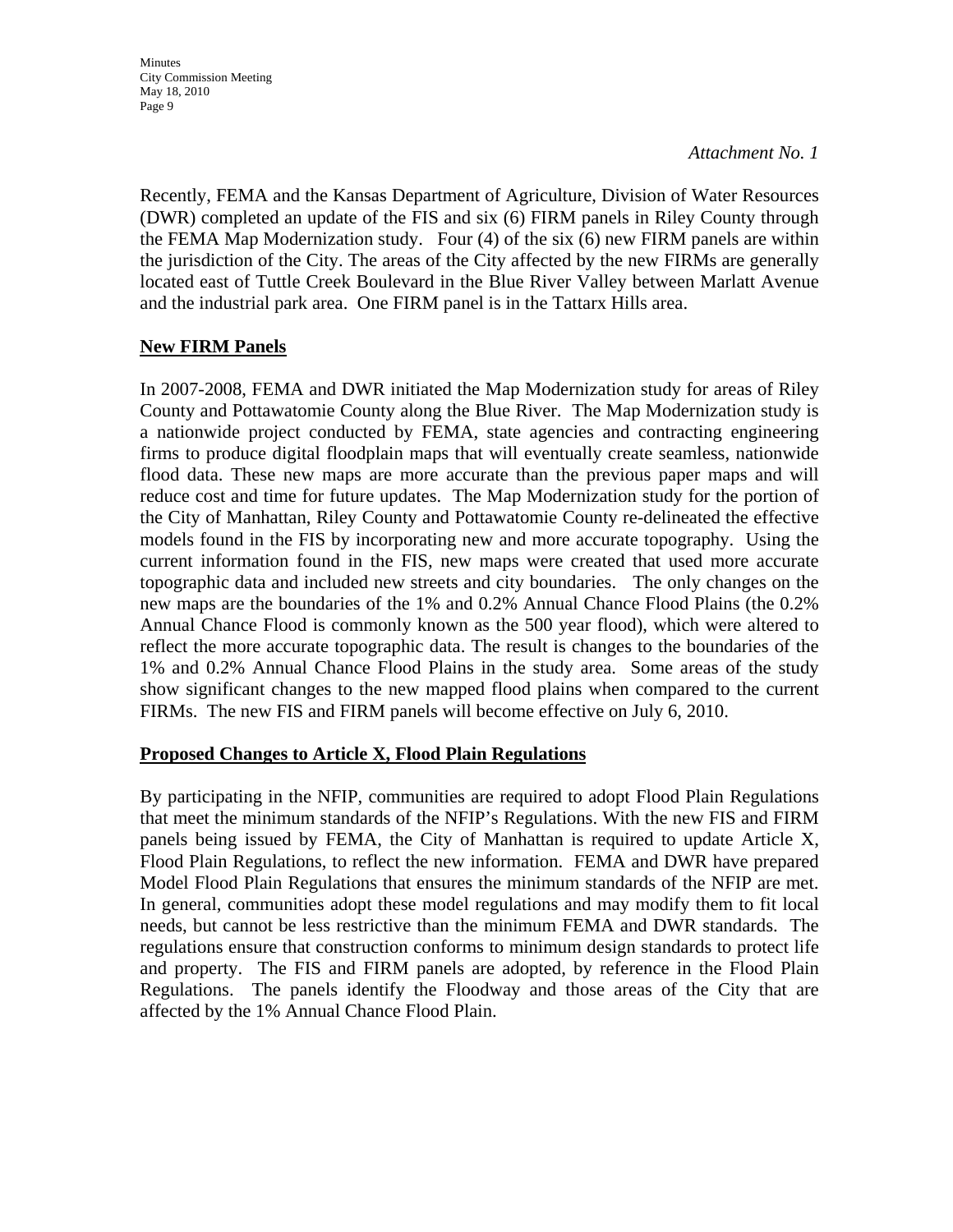A copy of the amendments to Article X is attached. Language to be deleted is lined through and new text is in bold italics. The changes reflect the language found in the Model Regulations provided by FEMA and DWR and address the new FIS and FIRM panels that will become effective July 6, 2010. The amendments to Article X will ensure compliance with the NFIP and state requirements. The Chief Engineer of the Division of Water Resources of the Kansas Department of Agriculture has reviewed the proposed amendments and approved them in draft form on April 14, 2010 (*see attached letter)*. Those Sections that were revised are below.

Section 10-101 (A)(1) Statutory Authorization: Approval of Draft Ordinance by Kansas Chief Engineer Prior to Adoption, has been updated to reflect when the Chief Engineer approved the floodplain regulations in draft form.

Section 10-101 (B)(3)(a) Methods Used to Analyze Flood Hazards and Section 10-102 (A)(1) Official Flood Plain Map, were updated to cite the effective date of the new FIS and updated panels of the FIRM.

The term "or professional engineer" has been added to Sections  $10\n-203$  (C)(1), (3), (4), (8)(d), and (8)(e) to define who can certify the elevation of the lowest floor of a structure. This is a requirement of the state's Model Regulations.

Section 10-203 (C)(9) Areas of Shallow Flooding (AO and AH zones), has been included to define how developments within flood hazards zones AO and AH will be constructed to protect lives and prevent damage to properties. This is a requirement of the state's Model Regulations.

Section 10-203 (C)(10) Recreational Vehicles, has been added to state the requirements of recreational vehicles being parked in 1% Annual Chance Flood Plains. This section applies to all recreational vehicles parked in a 1% Annual Chance Flood Plain, regardless of if the area is intended as a recreational vehicle park, and includes private driveways and off-street parking lots. This is a requirement of the state's Model Regulations.

Section 10-301  $(A)(1)$  Authorization, has been changed to delete the requirement that the Chief Engineer of the Division of Water Resources, Kansas State Board of Agriculture would determine whether or not an increase in flood levels during a base flood would result from a development in a designated regulatory floodway that is seeking an Exception of the Flood Plain Regulations. The Section has been updated to require a professional engineer to make the determination in such cases. It will be the responsibility of the applicant(s) seeking the Exception of the Flood Plain Regulations to hire the services of the professional engineer to provide this information to the Board of Zoning Appeals. This is a requirement of the state's Model Regulations.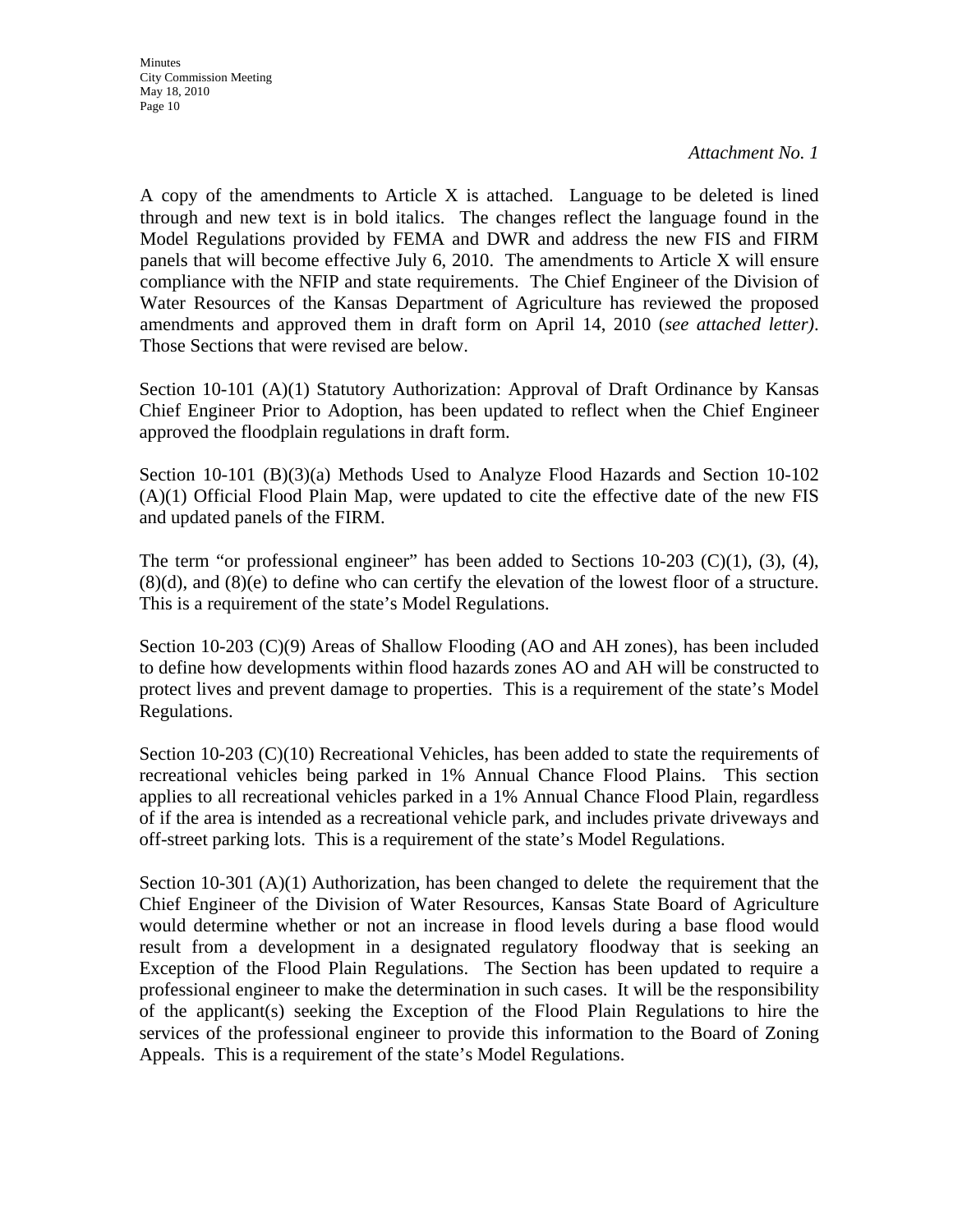# **AMENDMENTS TO THE TEXT OF THE ZONING REGULATIONS**

When a proposed amendment results in a change to the text of the Zoning Regulations, the report from the Planning Staff shall contain a statement as to the nature and effect of the proposed amendment, and determinations as to the following:

# **WHETHER SUCH CHANGE IS CONSISTENT WITH THE INTENT AND PURPOSE OF THE ZONING REGULATIONS**

The intent and purpose of the Zoning Regulations is to protect the public health, safety, and general welfare; regulate the use of land and buildings within zoning district to assure compatibility; and to protect property values.

More specifically, the purposes of the Flood Plain Regulations are to promote the public health, safety and general welfare and to minimize flood losses resulting from periodic inundation of the base flood by applying provisions designed to:

- (1) Restrict or prohibit uses which are dangerous to health, safety or property in times of flood or cause undue increases in flood heights or velocities.
- (2) Require that uses vulnerable to floods, including public facilities, which serve such uses, be provided with flood protection at the time of initial construction.
- (3) Protect individuals from buying lands, which are unsuited for intended purposes because of flood hazard.
- (4) Minimize the need for rescue and relief efforts associated with flooding, generally undertaken at the expense of the general public.
- (5) Assure that eligibility is maintained for property owners in the community to purchase flood insurance in the National Flood Insurance Program.

In order to regulate development in the 1% Annual Chance Flood Plain, the proposed amendments must reference the FIRM panels and meet the requirements of the NFIP and Kansas statutes. The proposed amendments are consistent with these purposes and meet the requirements of the NFIP and Kansas statutes. The proposed amendments are mandatory and made necessary because of the completion of the Map Modernization Study that updated the FIS and created new FIRM panels for parts of the City of Manhattan, in both Riley County and Pottawatomie County, which will be effective July 6, 2010.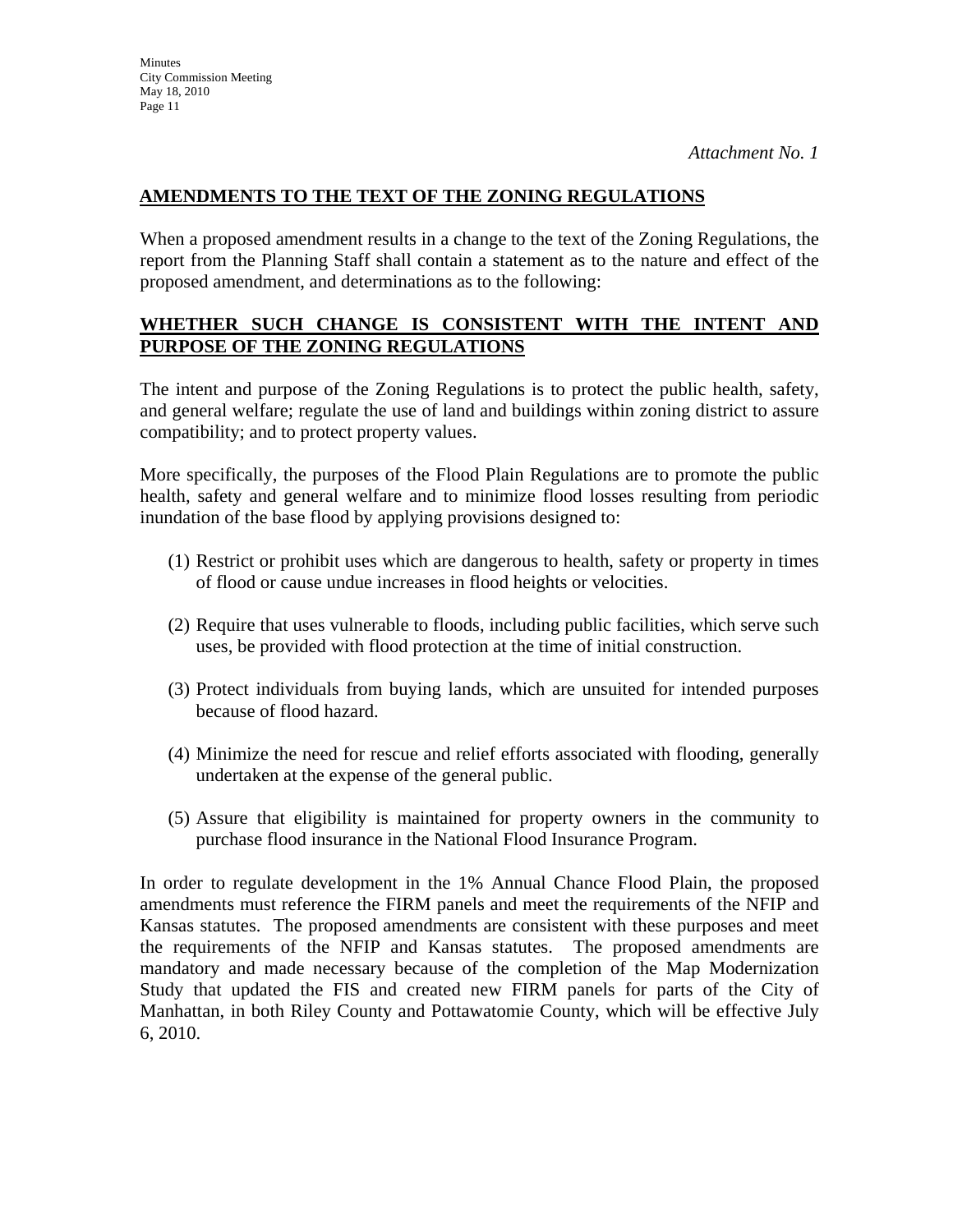# **AREAS WHICH ARE MOST LIKELY TO BE DIRECTLY AFFECTED BY SUCH CHANGE AND IN WHAT WAY THEY WILL BE AFFECTED**

The Flood Plain Regulations apply to those areas designated as 1% Annual Chance Flood Plain, which are located throughout the City as shown on the current and new FIRM panels. The new FIRM panels affect properties generally located east of Tuttle Creek Boulevard and north of McCall Road in the Blue River Valley. New construction, substantial improvements to existing structures and other developments in the 1% Annual Chance Flood Plain must conform to the requirements set out in Article X of the Zoning Regulations in order to protect life and property, as well as ensure the City's continued participation in the NFIP.

# **WHETHER THE PROPOSED AMENDMENT IS MADE NECESSARY BECAUSE OF CHANGED OR CHANGING CONDITIONS IN THE AREAS AND ZONING DISTRICTS AFFECTED, OR IN THE CITY PLANNING AREA, GENERALLY, AND IF SO, THE NATURE OF SUCH CHANGED OR CHANGING CONDITIONS**

FEMA initiated the Map Modernization Study for the Blue River in 2007-2008, which was recently completed and will become effective on July 6, 2010. The Map Modernization Study updated the FIRM panels along the Blue River to include more accurate topographic data and updated street and city boundaries. FEMA requires that by the effective date, the City will have to adopt the proposed amendments to insure that the City's flood plain management regulations are legally enforceable, and meet the requirements of FEMA and Kansas statutes.

# **WHETHER SUCH CHANGE IS CONSISTENT WITH THE INTENT AND PURPOSE OF THE POLICY AND GOALS AS OUTLINED IN THE ADOPTED COMPREHENSIVE PLAN OF THE CITY**

Chapter 4: Land Use and Growth Management, in The Manhattan Urban Area Comprehensive Plan, categorized the Floodway as a Flood Hazard Area, which consists of the FEMA designated Floodway and areas inundated by the 1993 flood event where development would be prohibited. The Floodway is within the 1% Annual Chance of Flood Plain. The Floodway Fringe or developable area of the 1% Annual Chance of Flood Plain, is generally identified as an Environmentally Sensitive Area. These areas are typically along streams and rivers. The 1993 flood event was due to man-made releases from Tuttle Creek Reservoir, which are known to occur under certain circumstances, and some of the affected areas might not be in 1% Annual Chance of Flood Plains.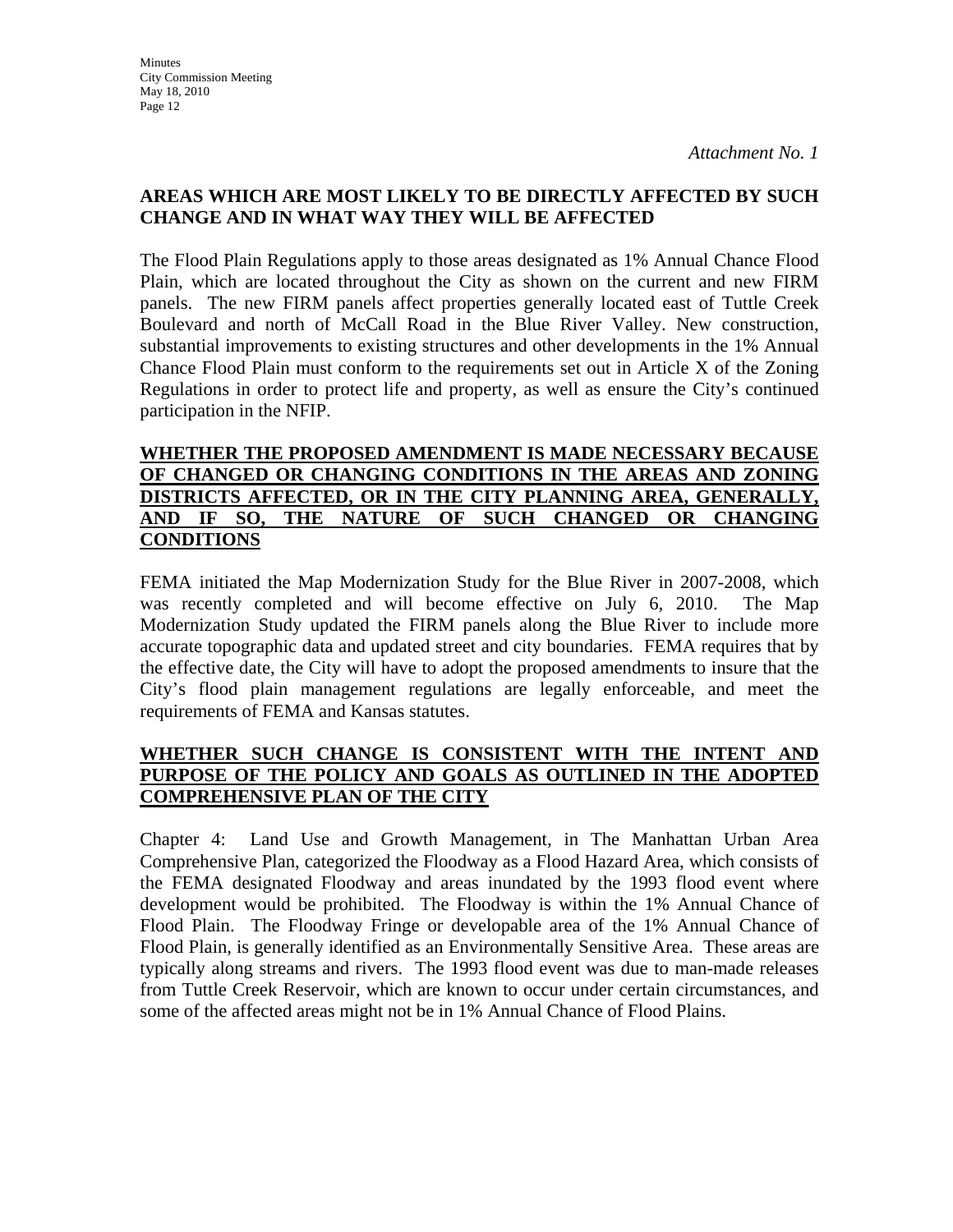Goal #1 in Chapter 5: Natural Resources and Environment is, "Preserve environmentally sensitive areas from development." The Guiding Principle is "Identify and conserve environmentally sensitive areas, including wetlands, key wildlife habitats, steep slopes and riparian areas." Policy NRE 6: Natural Hazards states that, "Development shall be prohibited in areas where natural hazards have been identified which have the potential to endanger life, resources, and property. Within the Manhat

tan Urban Area, these hazards include steep slopes (20% or greater slope), floodways or other special flood hazard areas."

The 1% Annual Chance Flood Plain may consist of the Floodway, Floodway Fringe, or a combination of both. Within the Floodway, development is limited to low impact, nonstructural activities, such as open parks and recreation areas, parking areas, trails and some structures such as railroads, bridges, utility transmission lines and pipelines. Any development in the Floodway is required to have a professional engineer demonstrate that there will be no increase to the base flood elevation. By restricting development in the Floodway, the proposed amendments will, in general, preserve the riparian character of those locations designated as Floodway.

The Floodway Fringe can be developed subject to the Flood Plain Regulations. The Flood Plain Regulations represent a balance between preserving the natural riparian areas along streams and rivers by limiting and restricting development in the Floodway, while allowing development in the Floodway Fringe, provided it follows FEMA and state standards.

The proposed amendments of Article X, Flood Plain Regulations, conform to the Comprehensive Plan.

# **ALTERNATIVES**

It appears the MUAPB has the following alternatives concerning the issue at hand. The Board may:

- 1. Recommend approval of the proposed amendments to Article X of the Zoning Regulations, based on the findings in the Staff Memorandum.
- 2. Recommend denial of the proposed amendments, for specifically stated reasons.
- 3. Modify the proposed amendments and forward the modifications, along with an explanation, to the City Commission.
- 4. Table the public hearing to a specific date, and provide further direction to City Administration.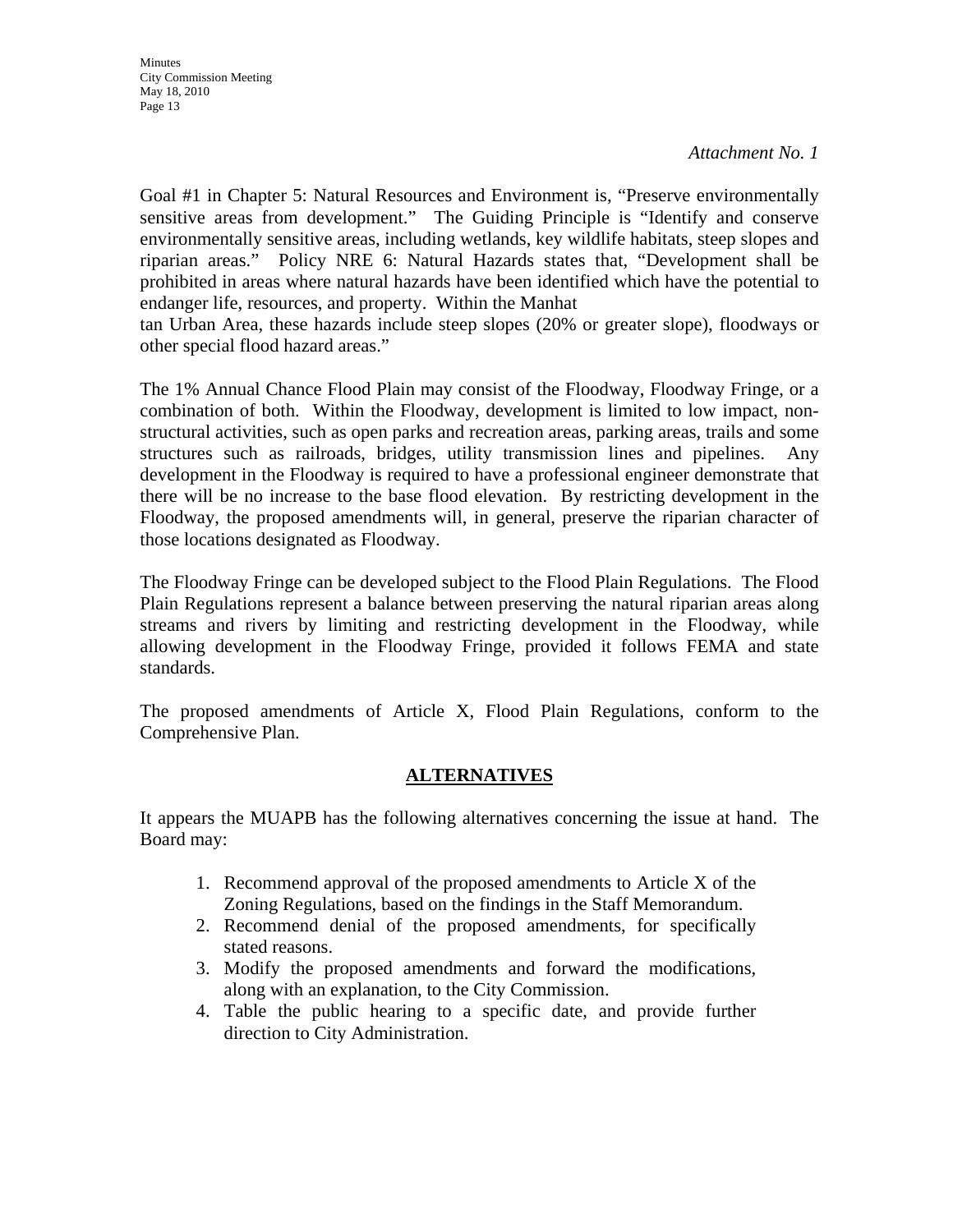Minutes City Commission Meeting May 18, 2010 Page 14

*Attachment No. 1* 

#### **RECOMMENDATION**

City Administration recommends approval of the amendments to the Manhattan Zoning Regulations, Article X, Flood Plain Regulations, based on the findings in the Staff Memorandum, and as approved in draft form by the Chief Engineer of the Division of Water Resources of the Kansas Department of Agriculture.

# **POSSIBLE MOTION**

The Manhattan Urban Area Planning Board recommends approval of the proposed amendments to the Manhattan Zoning Regulations, Article X, Flood Plain Regulations, based on the findings in the Staff Memorandum, and as approved in draft form by the Chief Engineer of the Division of Water Resources of the Kansas Department of Agriculture.

CB/vr 10052